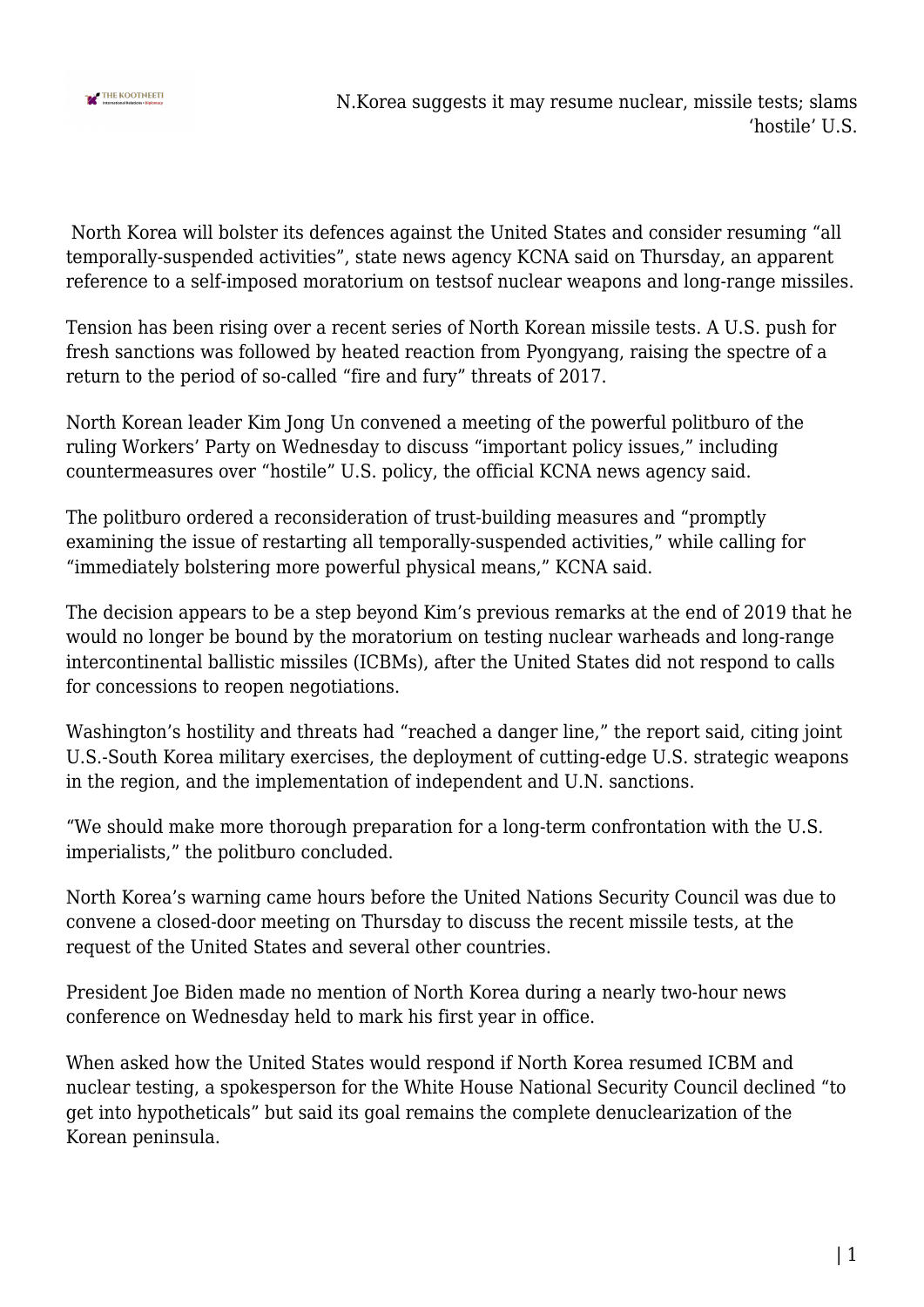

N.Korea suggests it may resume nuclear, missile tests; slams 'hostile' U.S.

"We remain prepared to engage in serious and sustained diplomacy without preconditions to make tangible progress," the spokesperson said, adding that Washington would continue its efforts in coordination with the international community to prevent advances in North Korea's weapons programmes.

South Korea's defence ministry said it is monitoring the North's winter drills while maintaining readiness posture, calling the recent missile tests "serious threats."

The Unification Ministry handling inter-Korean ties warned of further escalation, saying the peninsula should not go back to the confrontational past, and dialogue and diplomacy are the only way forward.

"We should brace for more sabre-rattling designed to create a warlike atmosphere — and possibly more provocation testing," said Jean Lee, a fellow at the Washington-based Wilson Center, adding that Kim will use every opportunity to justify further weapons testing.



Image source: Getty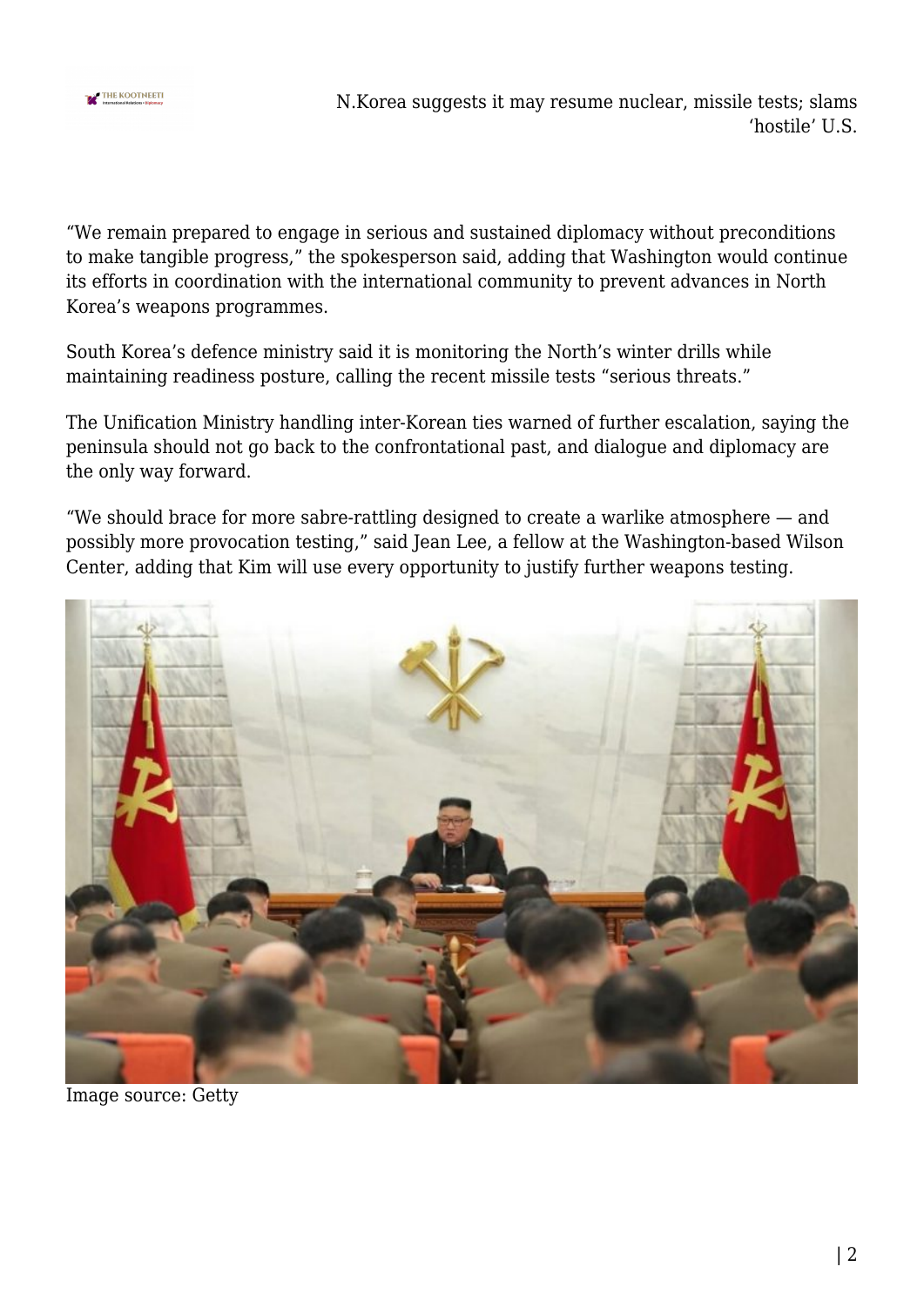

## **Vicious cycle**

North Korea could possibly test a long-range missile or other powerful weapon in time for the 80th and 110th anniversaries of the birthdays of Kim's late father and grandfather in February and April, both major holidays in the country, said Yang Moo-jin, a professor at the University of North Korean Studies in Seoul.

"It's possible that the situation could go back to the vicious cycle of provocations and sanctions we saw in 2017," he said.

After test firing a ballistic missile capable of striking the U.S. mainland in 2017, North Korea launched a flurry of diplomacy and has not tested its ICBMs or nuclear weapons since.

But it began testing a range of new short-range ballistic missiles (SRBMs) after denuclearisation talks stalled and slipped back into a standoff following a failed summit in 2019.

Pyongyang has defended the missile launches as its sovereign right to self-defence and accused Washington of applying double standards over weapons tests.

On Monday, North Korea conducted its fourth missile test this year, following two launches of "hypersonic missiles" capable of high speed and manoeuvring after lift-off, and another one involving a railway-borne missile system.

The unusually rapid pace of launches prompted U.S. condemnation and a push for new U.N. sanctions, and Pyongyang threatened stronger actions.

Jenny Town, director of the Washington-based Stimson Center's 38 North programme, said despite its strong language, the politburo report left room for Kim to "ratchet rhetoric up or down as he sees fit" depending on future developments.

The Biden administration needs to lead more concerted, high-level international efforts to restart negotiations on step-for-step actions toward peace and denuclearisation, said Daryl Kimball, executive director of the Arms Control Association in Washington.

"The North Korean nuclear and missile problem has not disappeared and will only grow worse in the absence of active, serious diplomacy," he said.

*Reporting by Hyonhee Shin and Josh Smith, Additional reporting by David Brunnstrom in*